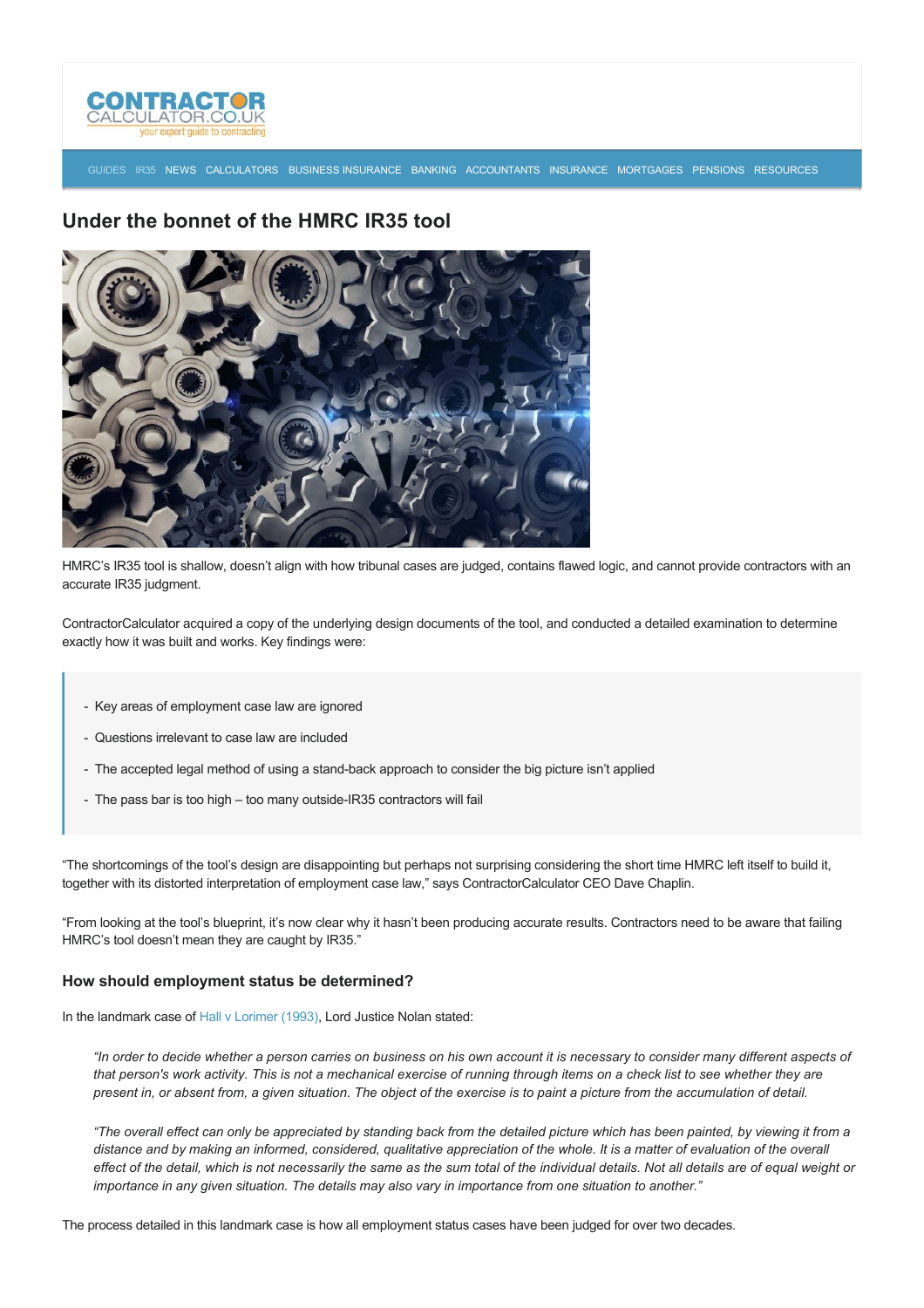One has to consider ALL of the details using a stand-back approach to examine the big picture. When considering if someone is outside IR35, HMRC's IR35 tool does not follow the direction by Justice Nolan - instead it uses a separated approach.

# **How does HMRC's IR35 tool work?**

HMRC's IR35 tool asks questions across four sections:

- 1. Personal service / substitution
- 2. Control
- 3. Financial risk
- 4. Part and Parcel

The tool has adopted a 'golden pass ticket' approach, whereby providing certain answers to specific questions in either of the first three sections can mean a contractor achieves an immediate 'outside IR35' result without having to answer any further questions.

This is contrary to how judges examine employment status cases.

## **How does HMRC's tool contradict case law?**

HMRC's approach of handing out a 'golden pass ticket' means in many instances crucial factors impacting IR35 status will be completely bypassed by the tool. As a result, the whole picture cannot be painted and therefore considered using a stand-back approach, which is the only way to accurately evaluate employment status.

"HMRC has adopted a very crude approach to designing its test," comments Chaplin. "The test essentially begins by assuming every user is inside IR35 by default. Then it attempts to identify any strong passes.

"A small fraction of contractors who the tool can't identify as strong passes may be moved from a default fail to 'unable to determine', but that's no use to anyone. The logic for handing out passes is fundamentally flawed. HMRC needs to throw it away and start again."

## **What key IR35 factor does HMRC fail to address?**

HMRC has even chosen to disregard one of the fundamental employment status factors; 'mutuality of obligation', or 'MOO'. In case law, once personal service is established, control and MOO are considered the two irreducible minimums that must be present to assert an employment relationship exists. The absence of checking MOO is a glaring omission which calls into question the entire credibility of HMRC's tool.

"It's quite astounding that their tool completely ignores MOO," adds Chaplin. "It's like asking a contractor to take their driving test, but only checking whether they can drive down straight roads."

#### **HMRC places too much emphasis on substitution**

HMRC curiously provides an instant pass to contractors who claim they have an unfettered right of substitution, without examining any other factors. No tribunal judge has ever made a decision based on substitution alone, and by issuing automatic passes based on a claimed right to substitution, the taxman is acting contrary to case law, as Chaplin highlights:

"In the past judges have overruled substitution clauses, considering them tantamount to window dressing, often for good reason. The only 'silver bullet' is if an actual genuine substitution has taken place – and few contractors will be able to claim that.

"[The landmark Autoclenz case](http://www.contractorcalculator.co.uk/supreme_court_autoclenz_ruling_sham_contracts_390510_news.aspx) in employment law set a precedent whereby judges can entirely disregard contracts, instead looking solely at the facts on the ground. This could very easily contradict any claimed right to substitution, moving the onus to control and MOO.

"This current feature of the HMRC tool invites misuse and misleads contractors into a false sense of security. Given that many contractors are hired as individual experts and do not substitute means many won't pass the tool this easily, but also doesn't mean that they will fail IR35."

# **IR35 tool 'not sophisticated enough' to accurately determine control**

Another serious flaw is the massive oversimplification when assessing the 'control' component of a working relationship. Chaplin uses an example to illustrate the tool's shortcomings: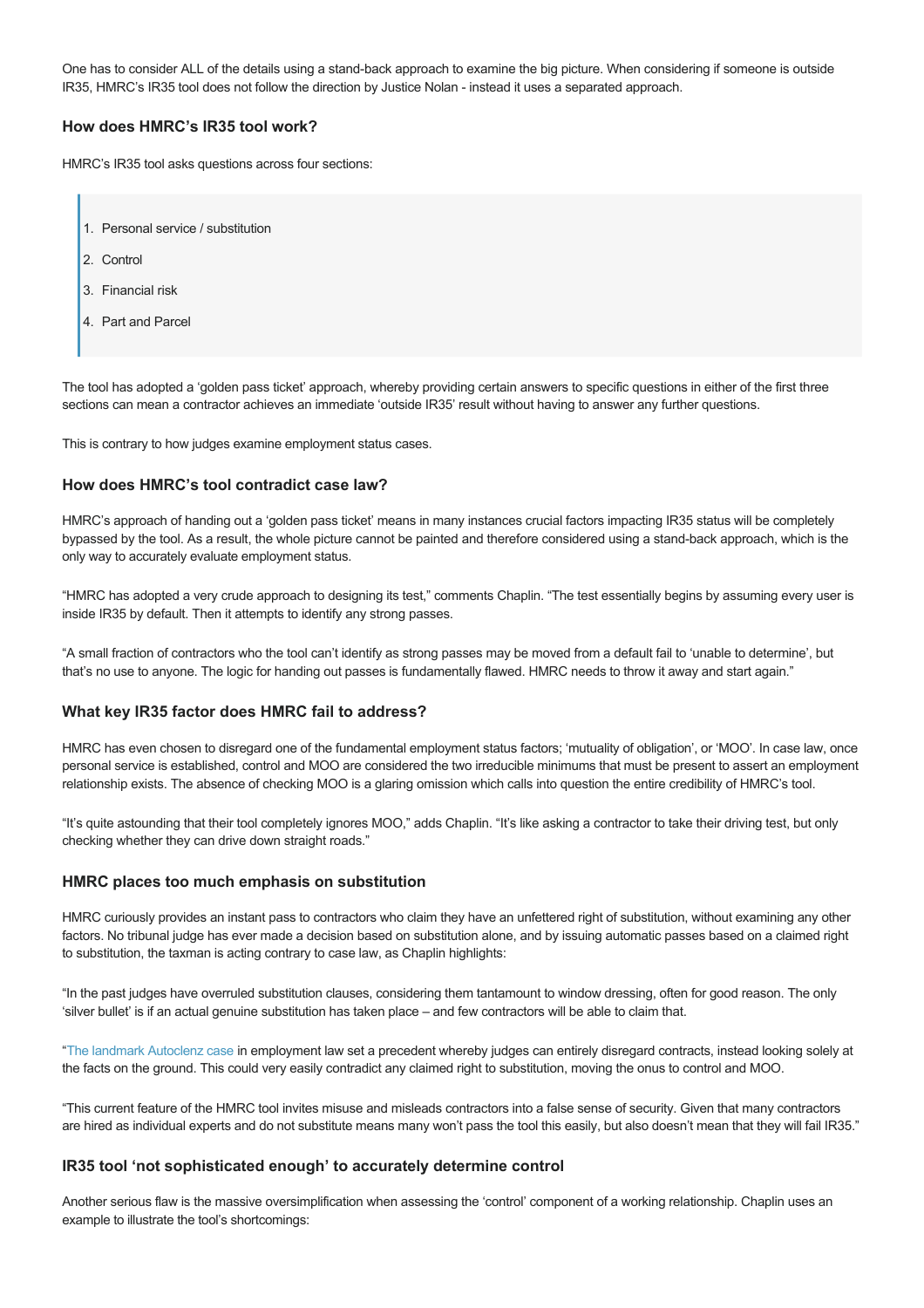"The tool asks whether the client has the right to decide how the work is done once the worker has begun the engagement. One of the options provided is 'partly'. This is the likely choice for most contractors who, whilst not told exactly how to do their work, will allow for a degree of flexibility when discussing how to achieve deliverables. But to achieve a pass from the tool here, contractors need to answer no. In real life, working relationships aren't that clear cut.

"A man came round to fit air conditioning the other day. We discussed how he was going to carry out the work, where the fans would be located and how he would trunk all the pipes, but that didn't make him our employee. HMRC's tool isn't sophisticated enough to realise this."

There is even more confusion to navigate. Where the tool asks whether the client is able to move the worker between tasks, its phrasing uses both the terms 'task' and 'project', posing a potential pitfall for contractors:

"It comes down to the contractor's interpretation of what is meant by a poorly phrased and unclear question," says Chaplin. "Moving people between tasks on a project is fine for IR35 purposes. It's when you move them onto another project altogether that the contractor becomes caught by IR35. A contractor could easily misinterpret this question, costing themselves a pass in the process."

## **Can a contractor pass the IR35 tool based on financial risk?**

Financial risk provides the contractor's last chance to pass IR35 with the tool. This is a secondary factor when considering IR35. However, contrary to law, HMRC has decided that there are some elements of financial risk that will override all the main factors entirely.

From examining the underlying design, it's clear that getting a pass for financial risk is hard for a knowledge-based contractor. Assuming a contractor is on an hourly or daily rate, to then get a golden pass ticket in this section they will need to confirm that they spend money on travel and incur significant expenses amending errors in their work. For Chaplin, this flags up another of the tool's shortcomings:

"A construction contractor may incur costs for materials through their company but that doesn't apply to many other sectors. Take an IT contractor. Any so-called 'errors' are fixed as they go along, fine-tuning until the product is ready. They don't spend money putting things right, rather they might offer some extra time for free."

#### **HMRC demonstrating 'the barest understanding of the law'**

HMRC's tool ends with a section on 'part and parcel', a secondary factor when considering IR35. This is ironic because in law part and parcel is considered more important than financial risk and there is no way for a contractor to get a golden pass ticket by answering questions in this section. From here on in, users are doomed to receive either a fail or an inconclusive judgment.

"The fact that 'part and parcel' doesn't hold enough sway to grant the user an automatic pass is proportionate with its importance. It's an area where its presence can negatively affect your status, but makes little difference if it isn't. Either way, for the tool it makes no real difference, because once you have got this far you cannot achieve a pass.

"It's just another peculiarity of a tool that has areas missing, questionable weightings, and only a basic understanding of the law it is designed to uphold," concludes Chaplin.

"Perhaps the fact that the tool doesn't align with the law doesn't matter much to the taxman, because as we have seen the mere threat of tax liability falling on the agencies and clients has forced many genuine contractors into false employment – so HMRC has its money anyway."



**ContractorCalculator** 

[Read Full Profile...](http://www.contractorcalculator.co.uk/ec_dave_chaplin.aspx) [View all our experts](http://www.contractorcalculator.co.uk/expert_contributors.aspx)